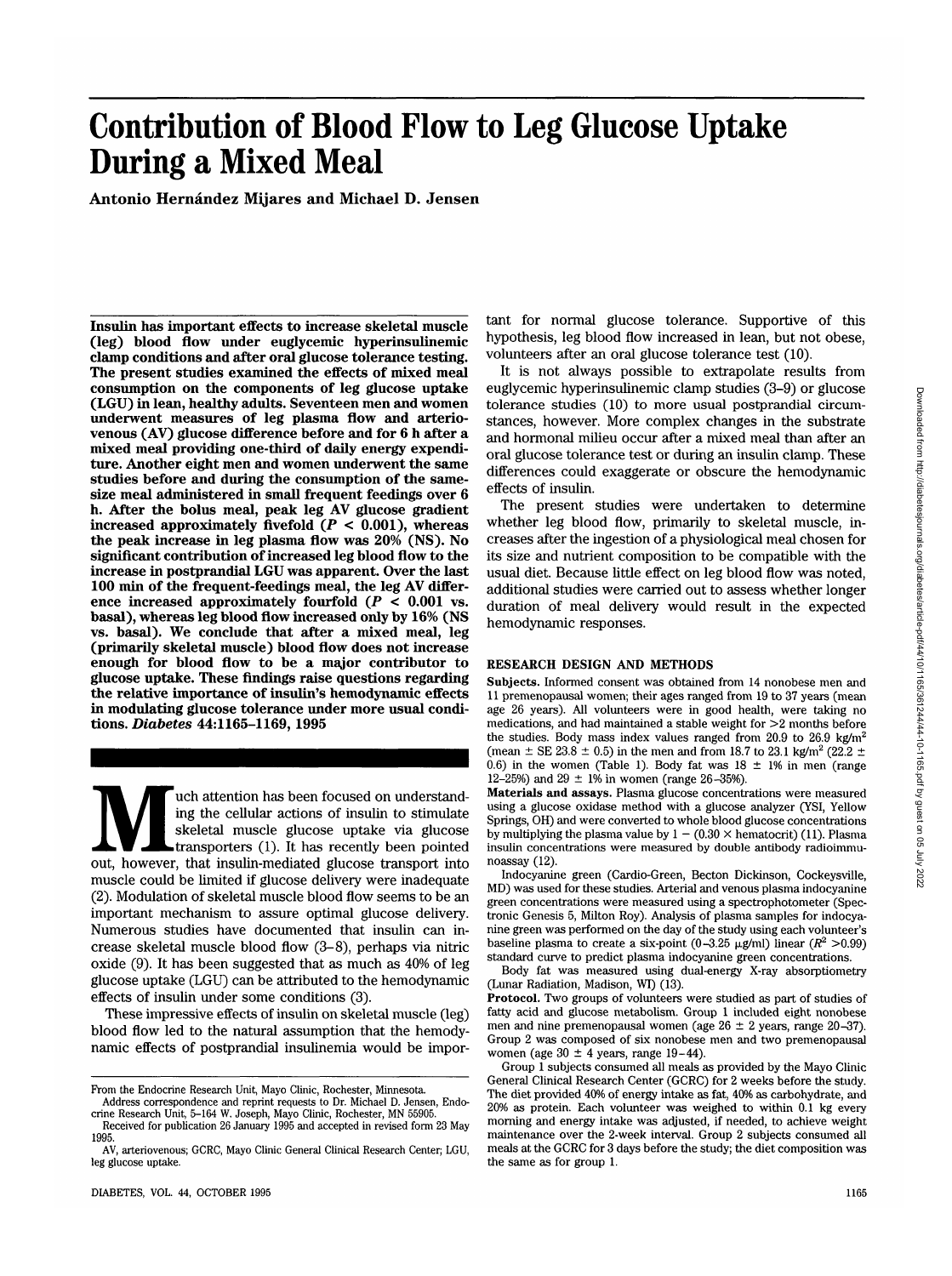#### A.H. MIJARES AND M.D. JENSEN

TABLE 1 TABLE 1 430<br>Subject characteristics

|                                | Men             | Women           |
|--------------------------------|-----------------|-----------------|
| п                              | 14              | 11              |
| Age (years)                    | $27.7 \pm 2.2$  | $27.5 \pm 2.5$  |
| Weight (kg)                    | $78.2 \pm 2.5$  | $61.6 \pm 1.9$  |
| Height (cm)                    | $179 \pm 2$     | $166 \pm 1$     |
| 24-h energy expenditure (kcal) | $2,862 \pm 148$ | $2,159 \pm 325$ |

Data are means  $\pm$  SE. With the exception of age, all variables are significantly ( $P < 0.01$ ) different in men and women.

Each subject was then admitted to the GCRC the evening before the study, and an 18-gauge infusion catheter was placed in a forearm vein and infused with 0.45% NaCl at 20 ml/h. Blood was sampled before the indocyanine green infusions were started to be used for construction of the indocyanine green calibration curve.

The morning of the study, volunteers were transferred to the Vascular Radiology Laboratory where a 10-cm-long 5-Fr Terumo sheath was introduced into the right femoral artery using a standard percutaneous technique. The tip of the sheath was  $\sim$ 6 cm proximal to the inguinal ligament. A 20-cm-long, 4-Fr straight catheter with six distally placed side holes (special order Cook) was placed through the sheath with the catheter tip in the common iliac artery (10 cm above the site of indocyanine green infusion); the catheter was used for blood sampling, and the sheath was used to infuse the indocyanine green. The right femoral vein was then punctured in a similar manner and a 10-cm-long, 5-Fr Terumo sheath was introduced for blood sampling purposes. The distal tip of the sheath was placed in the external iliac vein  $\sim$ 6 cm above the inguinal ligament. A solution of 0.45% NaCl was infused through the sheaths and the catheters to maintain patency. The volunteers were then transferred back to the GCRC for completion of the study. Thirty minutes before the first baseline blood sample, a continuous (270  $\mu$ g/min) infusion of indocyanine green was begun and continued throughout the remainder of the study. Arterial and femoral venous blood samples were taken in triplicate before meal consumption for measurement of plasma glucose, insulin (arterial only), and indocyanine green concentrations.

The meal (Ensure Plus, Ross) was measured to within 2 ml for each individual and calculated to provide one-third of daily energy needs. The meal contained 53% of energy as carbohydrate, 32% as fat, and 15% as protein. The carbohydrate provided in Ensure Plus is 23% from sucrose and 77% from regular corn syrup. Fructose therefore provides  $\sim$  14% of the carbohydrate energy, whereas glucose accounts for  $\sim$ 86%. Subjects in group 1 consumed the liquid meal over a 10- to 20-min interval; blood samples were obtained at 30-min intervals for the 6 h after the meal consumption.

Subjects in group 2 underwent the same study except that they consumed the liquid meal in small frequent feedings (1/18 of prescribed calories) every 20 min throughout 6 h of the study. The first two feedings were doubled as a "priming dose." Blood was sampled at 20-min intervals over the last 100 min of the study. In this study, the indocyanine green infusion was stopped and then restarted 30 min before the second series of blood samples. After completion of the study, all catheters were removed, and local hemostasis was obtained. The subjects remained in the hospital under observation until the following morning. **Calculations and statistics.** Leg plasma flow was calculated as described by Jorfeldt and Wahren (14). To account for recirculation of indocyanine green, the concentration in the arterial blood sampled from the catheter in the common iliac artery was subtracted from the concentration of indocyanine green in the femoral vein. The indocyanine green infusion rate was then divided by the difference between the femoral venous and arterial indocyanine green concentrations to predict leg plasma flow (14). The differences averaged  $\sim$ 1  $\mu$ g/ml. The sites of catheter placement for these studies have previously been shown to result in adequate mixing of dye and blood (14). Leg blood flow was determined using the plasma flow and hematocrit values for each individual (14).

LGU was calculated by the Fick principle (6) as the product of the arteriovenous (AV) difference for blood glucose and leg blood flow, using the following formula:

LGU (mg/min) = AV glucose difference (mg/dl)/100  $\times$ 

#### leg blood flow (ml/min)



**FIG. 1. Mean arterial plasma glucose** *(B* **) and insulin (A ) concentrations before and after the bolus meal (group 1). Minute 0 value is the average of premeal samples.** *\*P* **< 0.05 vs. basal.**

For group 1, total LGU over 6 h was assessed by determining the area under the glucose uptake curve between 0 and 360 min; integration was performed by trapezoidal rule. In addition, we calculated what LGU would have been if leg blood flow had not changed from baseline rates  $(F_{\text{fixed}})$  as described by Laakso et al. (3).

All results are expressed as means  $\pm$  SE. Comparisons between groups were made using analysis of variance and nonpaired Student's *t* test. Statistical significance was defined as *P <* 0.05.

### RESULTS

**Group 1.** Men and women were analyzed together because there were no significant differences in glucose, insulin, or blood flow responses between the two groups. The basal values are the averages of the premeal samples. The arterial plasma glucose and insulin concentrations are shown in Fig. 1. The arterial glucose concentrations increased from 5.3  $\pm$ 0.1 to a peak of 8.0  $\pm$  0.4 mmol/1 60 min after the meal (P < 0.001) and then returned to baseline over the next 5 h (5.1  $\pm$ 0.1 mmol/1 at 360 min, NS vs. basal). Arterial plasma insulin concentrations increased  $(P < 0.001)$  from  $26 \pm 2$  pmol/l during fasting to a maximum of  $333 \pm 36$  pmol/l at 30 min after the meal. Plasma insulin concentrations returned to baseline at 360 min after the meal (39  $\pm$  6 pmol/l, NS vs. basal).

AV blood glucose differences (Fig. 2) rose from  $0.13 \pm 0.02$ mmol/1 to a peak of 0.67 ± 0.1 mmol/1 at 60 min *(P <* 0.001) and returned to baseline values by 300 min  $(0.15 \pm 0.02)$ mmol/l, NS vs. basal).

Basal leg blood flow was  $390 \pm 35$  ml/min. The maximal postprandial leg blood flow was  $469 \pm 59$  ml/min at 120 min (20% above baseline values). The changes in leg plasma flow after the meal were not statistically significant at any time point. Leg blood flow returned to baseline 270 min after the meal  $(390 \pm 34 \text{ ml/min})$  (Fig. 2).

Basal LGU averaged  $0.52 \pm 0.10$  mmol/min; there was a significant increase in LGU, which was maximal at 2.73  $\pm$ 0.70 mmol/min 30 min after the meal (Fig. 3) and remained greater than basal values until time 300 min. There appeared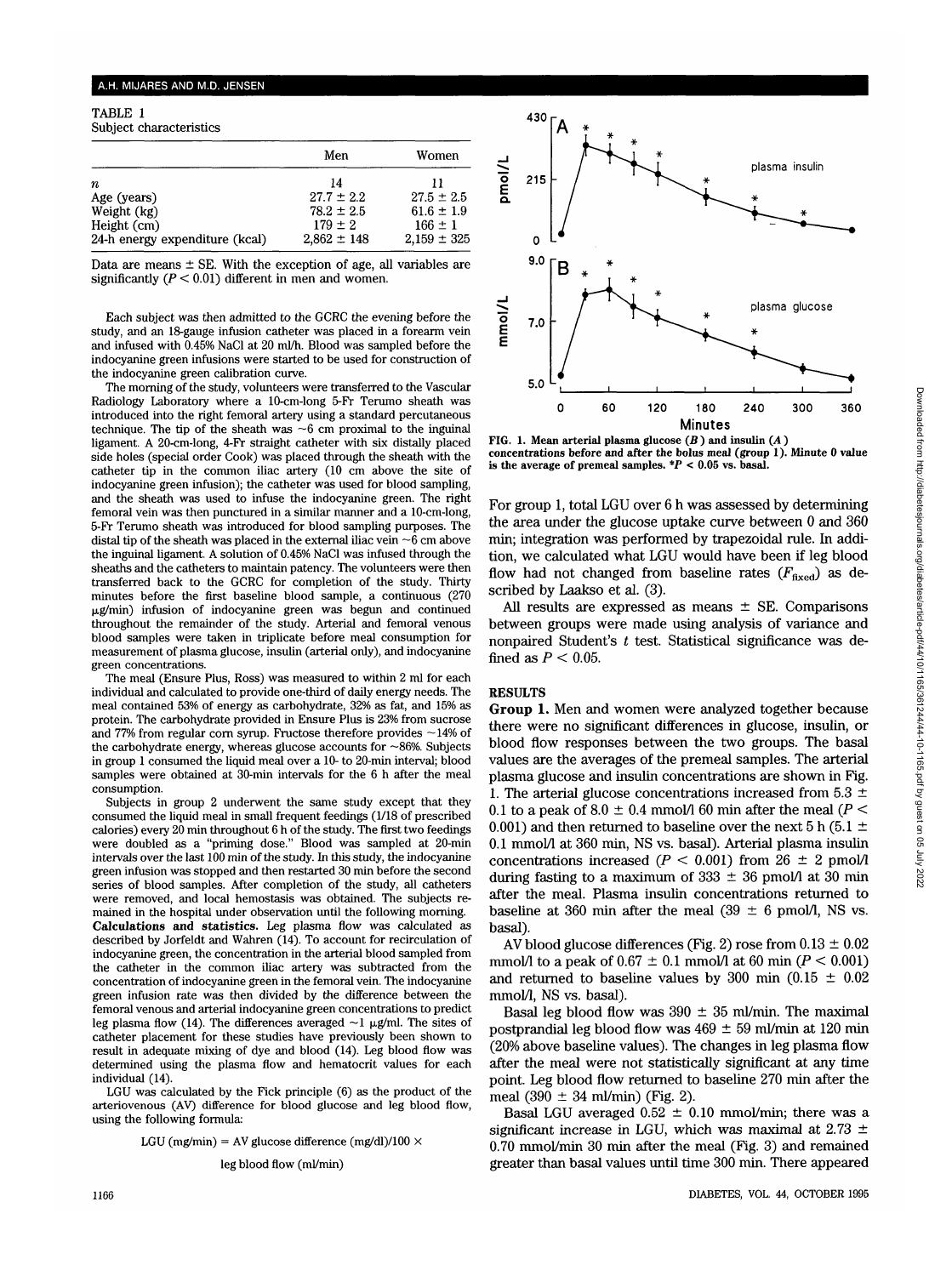



FIG. 2. Leg AV blood glucose differences (B ) and leg blood flow *{A* ) before and after the bolus meal (group 1).  $*P < 0.05$  vs. basal.

to be a strong temporal association between LGU and both plasma glucose and insulin concentrations (Figs. 1 and 3), but not between plasma flow and glucose uptake.

The observed LGU was compared with the uptake that might have occurred if leg plasma flow had remained constant at fasting levels ( $F_{\text{fixed}}$ ) (Fig. 3). There was no significant difference in 6-h LGU (area under the curve) if leg plasma flow had remained constant at basal values (55.4  $\pm$ 6.1 mmol), compared with the observed glucose uptake (55.8  $± 5.0$  mmol).

**Group 2.** Data from men and women were combined for this analysis, as was done for group 1. Arterial plasma glucose concentrations increased  $(P < 0.05)$  from  $5.0 \pm 0.1$  mmol/l to a near steady state between 240 and 360 min of  $6.2 \pm 0.2$ mmol/1 (Fig. 4). Plasma insulin concentrations increased *(P*  $<$  0.01) from 41  $\pm$  8 to 179  $\pm$  22 pmol/1 over the last  $\sim$ 2 h of the study. There were no significant changes in plasma glucose or insulin concentrations between 260 and 360 min  $(P = 0.9$  by repeated-measures analysis of variance).

The basal leg AV blood glucose difference was  $0.12 \pm 0.04$ mmol/1 and reached a steady state of  $0.50 \pm 0.16$  mmol/1 between time 260 and 360 min (Fig. 5). Basal leg blood flow averaged  $311 \pm 24$  ml/min. Leg blood flow averaged  $361 \pm 32$ 



FIG. 3. Rates of LGU before and after the meal using the observed values of leg blood flow  $(①)$  and the rates predicted to occur if leg blood flow were fixed at constant (basal) values  $(O)$  for group 1 subjects.

DIABETES, VOL. 44, OCTOBER 1995 1167



concentrations before and during the frequent-feedings meal (group 2). *\*P <* 0.005 vs. basal.

ml/min over the final 100 min of the study and was not significantly different from basal values.

Basal leg blood glucose uptake was  $0.42 \pm 0.18$  mmol/min, increasing to an average of  $1.98 \pm 0.51$  mmol/min over the final 100 min of the study ( $P = 0.005$  vs. basal).

# **DISCUSSION**

These studies were undertaken to evaluate the components of LGU (AV glucose difference and blood flow) after the consumption of a mixed meal in lean, healthy adults. Subnormal hemodynamic responses to insulin have been suggested as a potential mediator of reduced muscle glucose uptake (3,4) and, therefore, postprandial hyperglycemia (10). We measured leg blood flow and AV glucose differences in healthy adults for 6 h after a mixed meal containing a physiological energy content. After meal consumption the peak increase in LGU was almost sixfold; however, the peak



FIG. 5. Leg blood flow *(A* ), AV blood glucose differences *(B* ), and LGU (C) before and during the frequent-feedings meal (group 2). *\*P <* 0.005 vs. basal.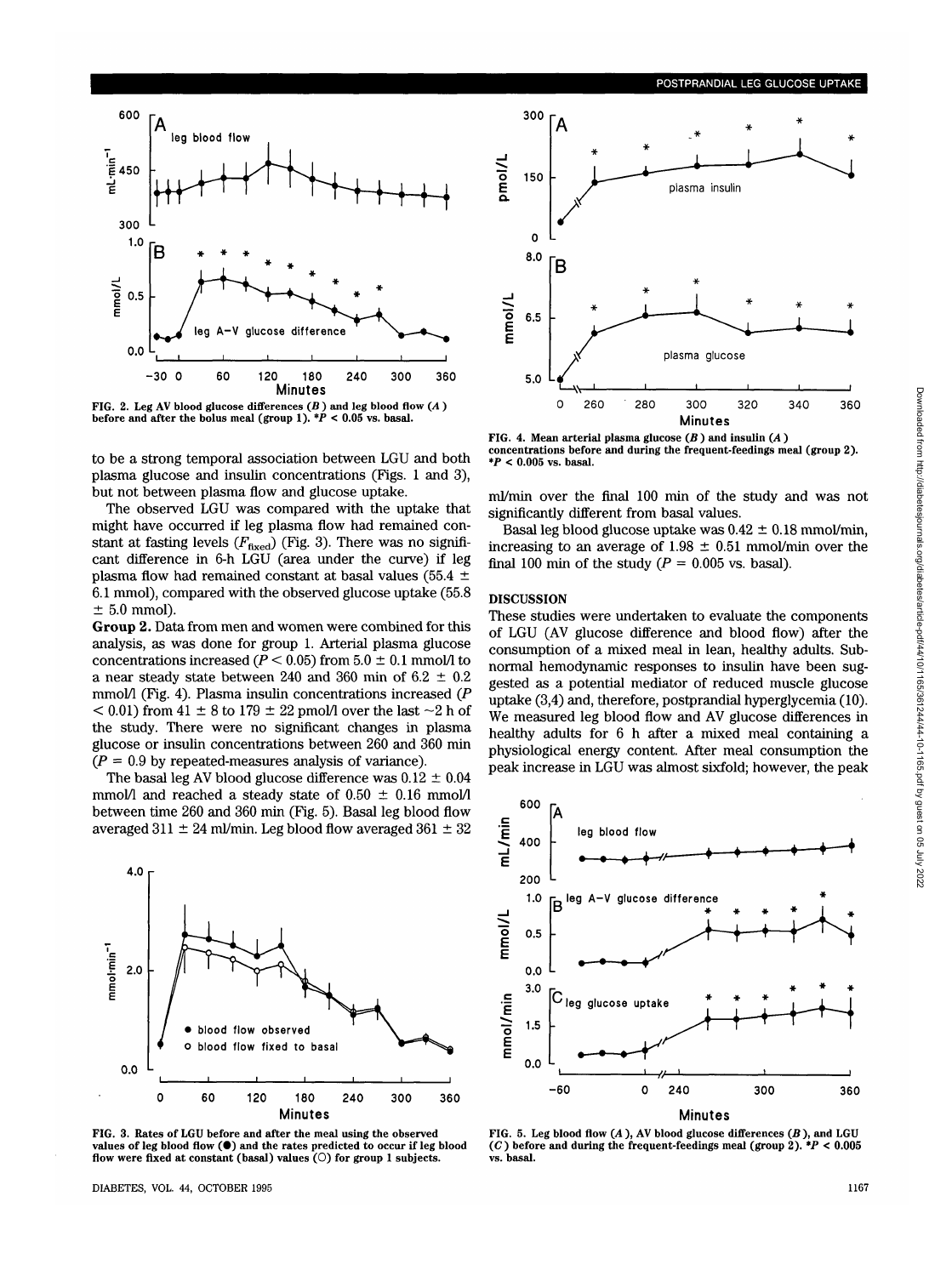# A.H. MIJARES AND M.D. JENSEN

increase in leg blood flow was only 20%. The changes in leg blood flow after meal consumption were not statistically significant at any point in time. We conclude that an increase in leg (primarily skeletal muscle) blood flow after consumption of a mixed meal is not necessary to avoid postprandial hyperglycemia and that increases in the AV glucose difference are the primary determinant of glucose uptake after a physiological meal. These data raise questions regarding the relative importance of insulin's hemodynamic effects on postprandial glucose tolerance in diabetes and obesity.

Many (3-10) but not all (15,16) previous studies have found a significant increase in extremity blood flow during hyperinsulinemia. It could be argued that pharmacological hyperinsulinemia obtained during a euglycemic hyperinsulinemic clamp is needed to stimulate leg blood flow. Insulin dose-response studies (3), however, have observed an increase in leg blood flow at plasma insulin concentrations comparable to those observed in our volunteers after meal consumption. Although the time delay for the hemodynamic response to insulin is greater than that required for the AV glucose difference response (3), the duration of our observations suggests that time delay was not a factor in our failure to observe an increase in blood flow. In addition, the continuous delivery of the meal resulted in sustained hyperinsulinemia and hyperglycemia, yet no significant increase in blood flow was observed. We cannot exclude the possibility that if a higher degree of physiological hyperinsulinemia had been achieved, significant increases in blood flow might have occurred. This would have required the ingestion of even larger meals, however. It is possible that the hemodynamic responses to insulin are altered if glucose and insulin are given intravenously, as opposed to the nutrients being provided by mouth and the insulin secreted endogenously. This seems unlikely in light of the observations of Baron et al. (10), who found leg blood flow increased after an oral glucose load in lean but not obese subjects.

A more likely explanation for our failure to observe a change in blood flow is the nature of the meal consumed. Insulin clamp studies or oral glucose tolerance tests provide glucose as the only nutrient. Tissue beds may display differential hemodynamic responses to carbohydrate versus mixed-nutrient challenges. For example, although the consumption of mixed meals or glucose substantially increases cardiac output and splanchnic blood flow (17-19), a meal consisting of fructose does not (19). Protein ingestion does not increase leg blood flow (20). Whether dietary fat influences the blood flow response to a meal is unknown. It seems unlikely that the small amount of fructose present in the meal used in this study would substantially affect the hemodynamic responses, as occurs when pure fructose is ingested (19). We have observed increased splanchnic blood flow when this same type of liquid meal is consumed (20).

We evaluated the potential of the indocyanine green infusion method for detecting changes in leg plasma flow. The coefficient of variation of the three baseline leg plasma flow measurements for the individuals in our study was  $6 \pm$ 1%. This represents the combination of measurement error and physiological variation over 30 min. At the peak increase in blood flow after the bolus meal, the 95% confidence intervals for changes in blood flow from baseline were  $-10$ to +53%. For the frequent-feeding study, the 95% confidence intervals for changes in blood flow from baseline were  $-30$ to +63%. We conclude that the measurement precision for leg blood flow using an indocyanine green infusion is high and that there is substantial interindividual variability in leg blood flow responses after meal ingestion.

We also considered the possibility that indocyanine green itself might inhibit the hemodynamic responses to events that increase leg blood flow. This appears not to be the case; both Vierhapper et al. (8) and Biolo et al. (21) report that euglycemic hyperinsulinemia increases leg blood flow by  $\sim$ 30% ( $P < 0.01$ ) as measured by the femoral arterial indocyanine green infusion technique. Thus, the technique used in this study allows the detection of increased leg blood flow in response to insulin.

The AV difference technique accurately reflects glucose extraction only under steady-state conditions (22). As pointed out by Baron et al. (10), there is a significant delay before the increase in arterial glucose is completely reflected on the glucose side; therefore, glucose uptake will be overestimated as plasma glucose concentrations increase and underestimated as they decrease. Our study encompassed the entire postprandial glycemic excursion; therefore, total LGU over 6 h as measured in our study should be accurate. No significant decrease in LGU would be predicted if leg blood flow was unchanged after meal consumption. The steady-state data from continuous meal consumption studies are supportive of our conclusions from the bolus meal study.

Although we saw no significant increase in leg blood flow in our subject in response to a physiological meal, this does not completely exclude a hemodynamic role of insulin as regards glucose uptake in obese/diabetic humans. Insulin has been clearly demonstrated to increase leg blood flow (3-10), but we found that the levels of insulin observed after a mixed meal do not. This implies there may be factors present after a mixed meal that offset the hemodynamic effects of insulin. These same factors may act to decrease postprandial skeletal muscle blood flow in obesity or diabetes and are not offset by insulin's hemodynamic effects. This possibility remains to be investigated.

In summary, after the consumption of a mixed meal providing one-third of daily energy expenditure, leg blood flow did not increase significantly in lean, healthy men and women. Virtually all LGU could be accounted for by changes in the AV glucose difference. Results of a continuous meal delivery experiment were consistent with our findings after the bolus meal. These findings raise significant questions regarding the hemodynamic role of postprandial hyperinsulinemia in regulating postprandial glucose disposal in diabetes and obesity.

# ACKNOWLEDGMENTS

This work was supported by grants DK-45434 and RR-00585 from the U.S. Public Health Service, Mayo Foundation, and grant 94/5507 from the Ministerio de Sanidad y Consumo, Spain.

#### REFERENCES

- 1. Charron MJ, Brosius FC II, Alper SL, Lodish HF: A glucose transport protein expressed predominantly in insulin-responsive tissues. *Proc Natl Acad Sci USA* 86:2535-2539, 1989
- 2. Ganrot PO: Insulin resistance syndrome: possible key role of blood flow in resting muscle. *Diabetologia* 36:876-879, 1993
- 3. Laakso M, Edelman SV, Brechtel G, Baron AD: Decreased effect of insulin to stimulate skeletal muscle blood flow in obese man: a novel mechanism for insulin resistance. *J Clin Invest* 85:1844-1852, 1990
- 4. Laakso M, Edelman SV, Brechtel G, Baron AD: Impaired insulin-mediated skeletal muscle blood flow in patients with NIDDM. *Diabetes* 41:1076- 1083, 1992

Downloaded from http://diabetesjournals.org/diabetes/article-pdf/44/10/1165/3612444-10-1165.pdf by guest on 05 July 2022